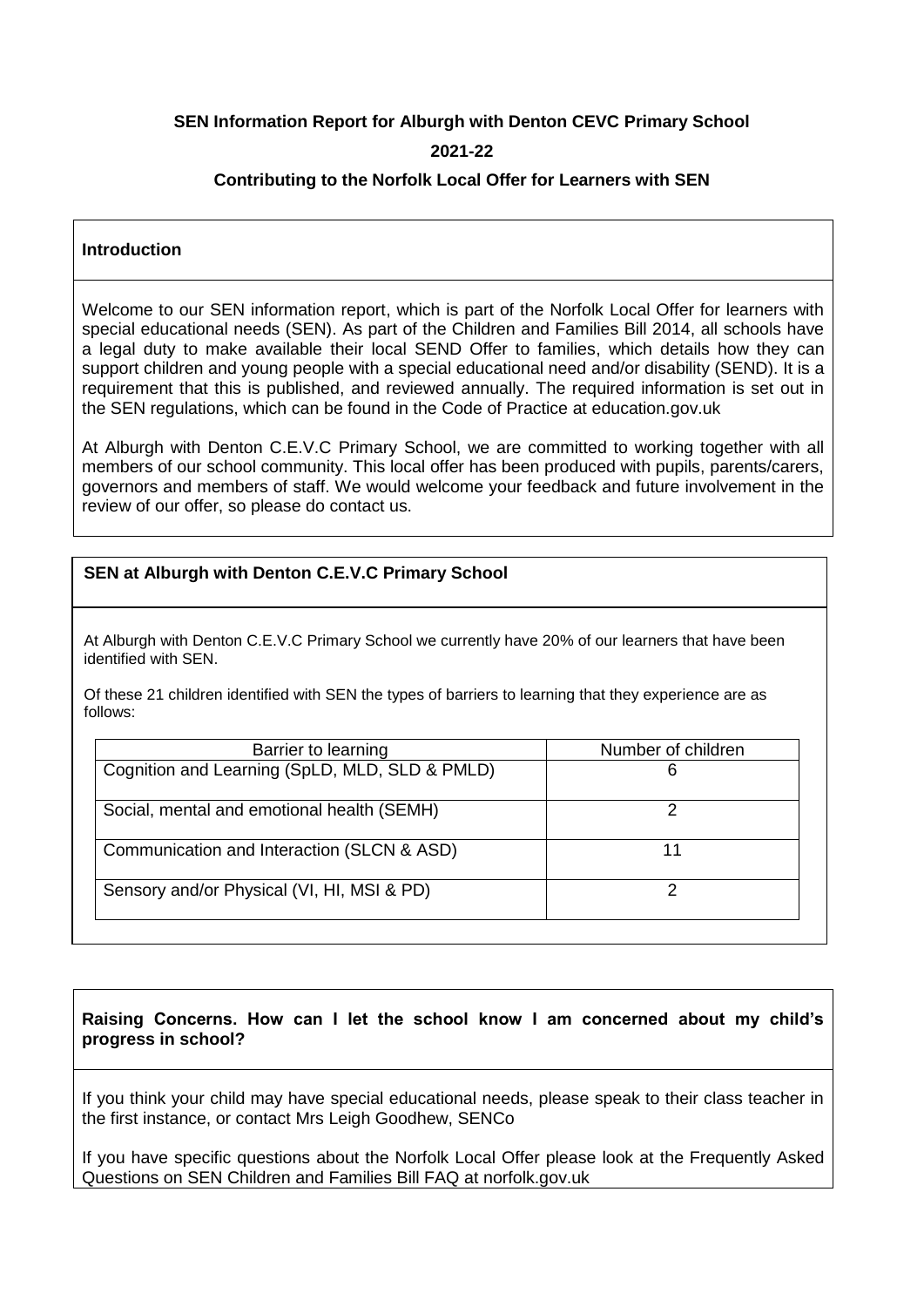# **What is our approach to teaching learners with SEN?**

Alburgh with Denton C.E.V.C Primary School is an inclusive school and we believe in participation for all. We want all adults and children to participate in all areas of learning and we celebrate all members of our community.

We have high aspirations of all children and aim to create a learning environment which is flexible enough to meet the needs of all members of our school community and which supports them to make the best possible progress and achieve well regardless of their individual need.

To accomplish these aims, we offer a broad and balanced curriculum with high quality teaching. We provide effective support for children with special educational needs and disabilities, starting from our first contacts with parents and carers when a child enters our school. We make sure that additional needs are identified early and we offer a range of provision according to identified needs. We work with a range of other professionals to make sure that all children receive the support they need to do well at school.

We value high quality teaching for all learners and actively monitor teaching and learning in the school. For more information on our approach, please look at the curriculum section on our school website.

We continually assess progress and attainment of all learners, ensuring that learning is taking place. Our whole school system for monitoring progress includes regular pupil progress meetings.

# **How are children's additional needs identified?**

At different times in their school career, a child or young person may have a special educational need. The special educational needs Code of Practice defines special education needs as:

"A child or young person has SEN if they have a learning difficulty or disability which calls for special educational provision to be made for them. A child of compulsory school age or a young person has a learning difficulty or disability if they:

- a) have a significantly greater difficulty in learning than the majority of others of the same age: or
- b) have a disability which prevents or hinders them from making use of educational facilities or a kind generally provided for others of the same age in mainstream schools or post-16 institutions."

If a learner is identified as having SEN, we will make provision that is 'additional to or different from' the normal differentiated curriculum intended to overcome the barrier to their learning.

Categories of SEN include:

- Cognition and Learning (SpLD, MLD, SLD & PMLD)
- Social, mental and emotional health (SEMH)
- Communication and Interaction (SLCN & ASD)
- Sensory and/or Physical (VI, HI, MSI & PD)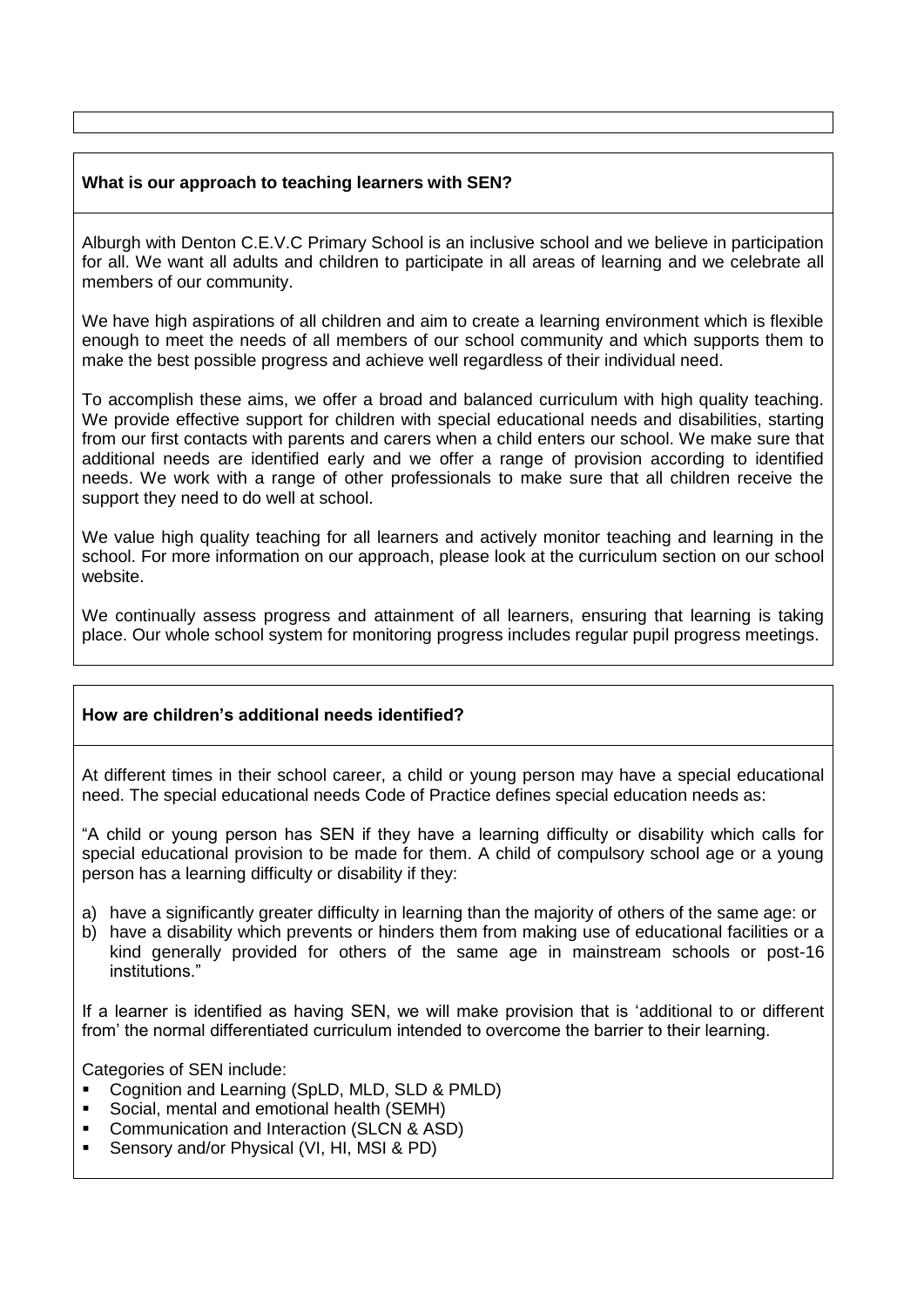Learners may 'fall behind' their peers for a variety of reasons that are not necessarily a special education need. They may have been absent from school, they may have attended lots of different schools and not had consistent opportunity to learn. They may not speak English very well or at all. They may be worried about different things that distract them from their learning.

We are committed to ensuring that all learners have access to learning opportunities, and for those who are at risk of not learning, we will intervene. This does not mean that all vulnerable learners have SEN.

Only those with a learning difficulty that requires special educational provision will be identified as having SEN.

# **How is SEN assessed at Alburgh with Denton C.E.V.A School?**

Class Teachers, support staff, parents/carers and the learners themselves will be the first to notice a difficulty with learning. We ensure that identification and assessment of educational needs directly involves the learner, their parents/carer and their teacher. The special educational needs co-ordinator (SENCo) will also support with the identification of barriers to learning.

Some of the ways identification may occur is through:

- Liaison with pre-school/ previous school
- If the child is performing below age expectations
- Concerns raised by parent
- Concerns raised by teacher (e.g. behaviour or self-esteem is affecting performance)
- Liaison with external agencies, i.e. physical needs
- Health diagnosis through paediatrician

Parents can approach their child's class teacher at any time if they are worried about their child.

Parents are kept informed at all stages in the process of identification and assessment of needs. They are invited to meet the SENCo and participate in discussions of support planned for their child. They can obtain advice on how to help at home with any particular aspect of parenting, e.g. managing behaviour.

We have a variety of assessment methods and tools available, including:

- Phonics assessments using Read, Write, Inc. materials
- Observations of the child in class/recreational times
- Reading age assessment (using Salford)
- Spelling age assessment (using Parallel Spelling Tests)
- Lucid Rapid Dyslexia Screening tool
- Visual Stress assessment
- Talc and blank level assessments (for speech and language)
- Maths age assessments (using Sandwell)
- Boxall Profile

### **What specialist services and expertise are available at or accessed by the school?**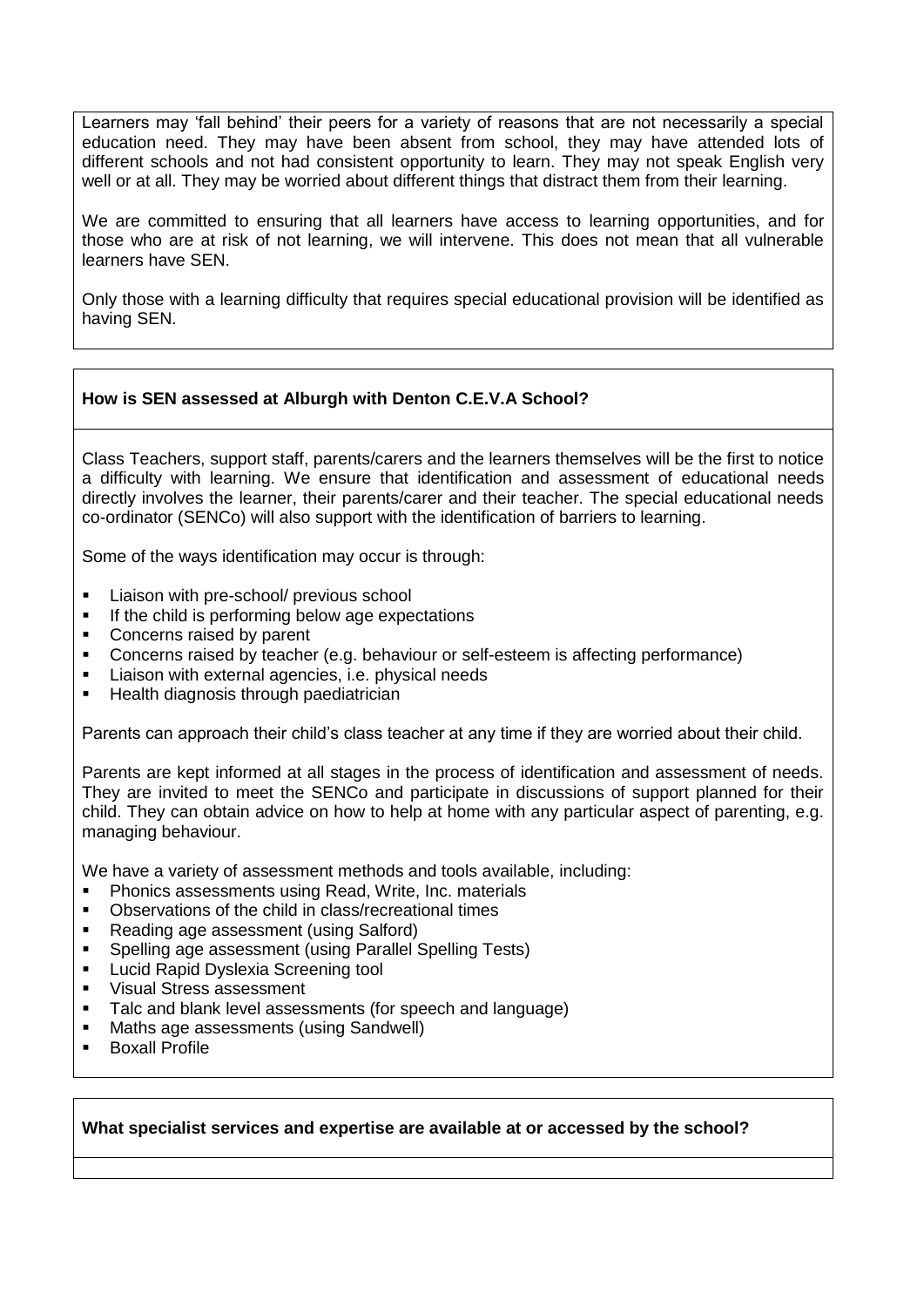For some learners we may want to seek advice from specialist teams. In our school we have access to various specialist services. We have access to services universally provided by Norfolk County Council, which are described on the Local Offer website at norfolk.gov.uk

2021/22: Alburgh with Denton C.E.V.C Primary School have commissioned support from:

 Willow Tree Learning (Educational Psychology and Advisory Learning Support Teachers) - 18 hours per year.

Parents/carers need to give permission for this child to access this service. Parents/carers are given copies of any specialist assessment reports and can discuss them with the SENCo. Parents are usually invited to meet the Education Psychologist/Advisory Teacher on the day of an assessment or observation. If a child has a complex special educational need or disability they may have an Education, Health and Care Plan (EHCP). This plan specifies the type and level of support needed for the pupil. The local authority is responsible for creating the plan through liaison with parents/carers, the pupil, SENCo and other professionals.

# **What are the different types of support available for children with special educational needs at Alburgh with Denton C.E.V.C Primary School?**

# **Excellent Class room Teaching by Class Teacher input (also known as Quality First Teaching).**

At Alburgh with Denton CEVC Primary School, every teacher is expected to adapt the curriculum to ensure access to learning for all children in the class. The Teacher Standards 2012 detail the expectations on all teachers, and we at Alburgh with Denton C.E.V.A Primary School are proud of our teachers and their development. The Teacher Standards are available at www.gov.uk/teacherstandards

This expectation includes:

- Ensuring that the teacher has the highest possible expectations for your child and all pupils in their class.
- Ensuring that all teaching is based on building on what your child already knows, can do and can understand.
- Putting in place different ways of teaching so that your child is fully involved in learning in class. This may involve things like using practical learning strategies, visual timetables, writing frames, peer buddy systems, I-Pads, lap tops or some alternative recording devices.
- Putting into place specific strategies (which may be suggested by the SENCo or other outside specialists) to support your child to learn, such as adapted materials/physical aids, e.g. sloped writing desks, coloured overlays, foot stools, move n sit cushions.
- Carefully planned pupil groups to enable specialist teaching.
- Using positive behaviour rewards systems.
- Deploying additional adults/Teaching Assistants to support children with additional needs within the class.

# **Specific group work within a smaller group of children. This group may be:**

- Run in the classroom or outside.
- Run by a teacher or often a Teaching assistant, who has had training to run these groups.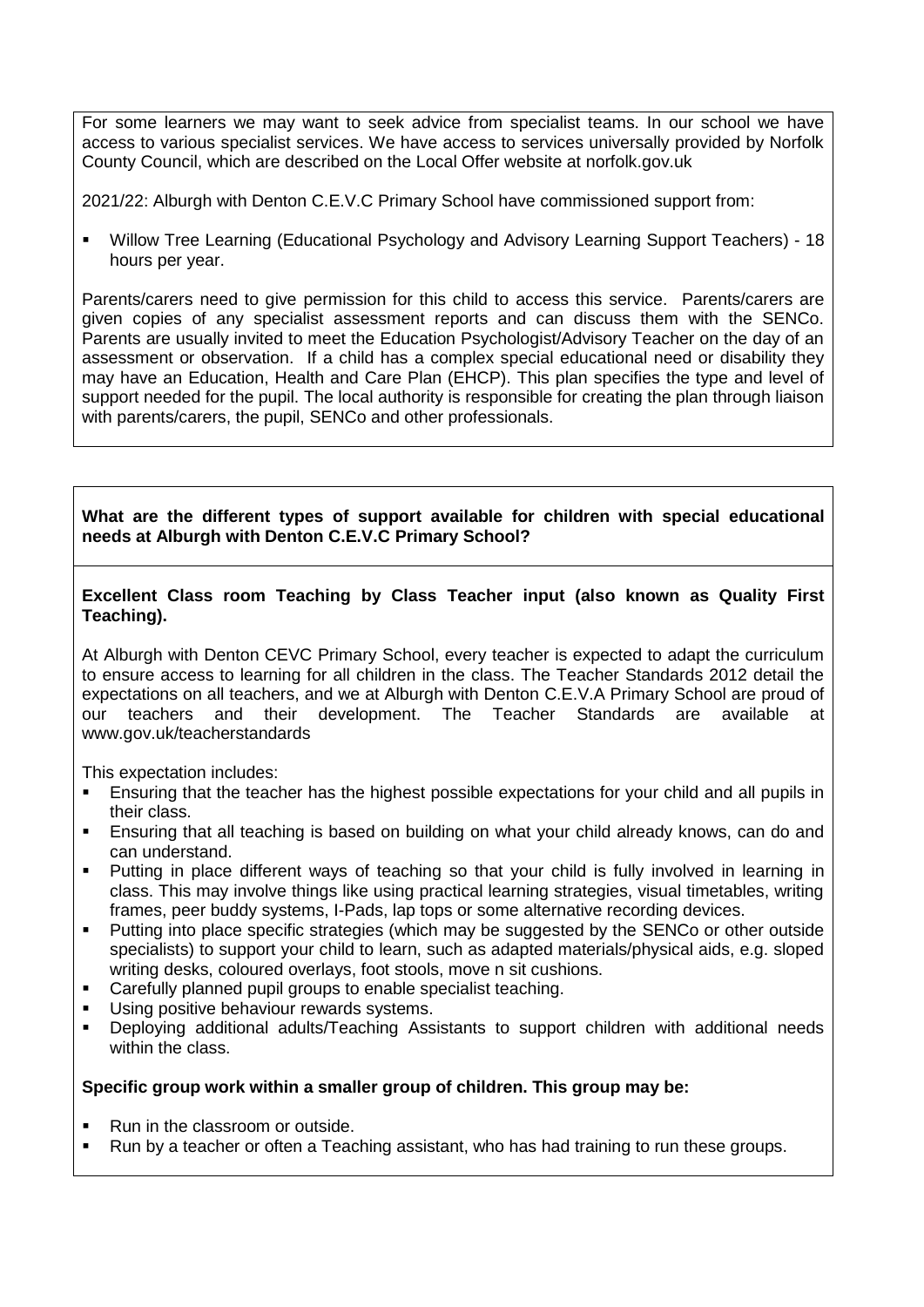These are often called intervention groups. Interventions are intended to provide a short burst of support when required and are never supposed to be used long term. This year we have allocated specific time slots when classes are covered by another member of staff so class teachers can work directly with small groups or individuals. We feel this kind of targeted support often is more appropriate than a published scheme. Some children may take part in Catch Up Reading.

# **For children with specific barriers to learning that cannot be overcome through Quality First Teaching and Intervention groups: (Specialist groups run by outside agencies, e.g. speech and language therapy, occupational therapy)**

In such cases, your child will have been identified by the class teacher, SENCo, or you will have raised your concerns, as needing more specialist input instead of or in addition to excellent classroom teaching and intervention groups.

- You will be asked to discuss your child's progress and needs to plan possible ways forward.
- You may be asked to give your permission for the school to refer your child to a specialist professional, e.g. a Speech and Language Therapist or Educational Psychologist. This will help the school and yourself to understand your child's particular needs better and be able to support them more effectively in school.
- The specialist professional will work with your child to understand their needs and make recommendations, which may include:
- Making changes to the way your child is supported in class, e.g. some individual support or changing some aspects of teaching to support them better
- Support to set targets which will include their specific specialist expertise.

.

# **For those children whose learning needs are: Severe, Complex and Life-long**

This specified individual support is usually provided via an Education, Health and Care Plan (EHCP). This means your child will have been identified by the class teacher as needing a particularly high level of individual support.

The school (or you) can request that the Local Authority carry out a statutory assessment of your child's needs. This is a legal process and you can find more details about this in the Local Authority (LA) based Local Offer at www.norfolk.gov.uk/children-and-families/send-local-offer

After the school have sent in the request to the LA (with a lot of information about your child, including some from you), they will decide whether or not they think your child's needs (as described in the paperwork provided), seem complex enough to need a statutory assessment. If this is the case they will ask you and all professionals involved with your child to write a report outlining your child's needs. If they do not think your child needs this, they will ask the school to continue with the support at school SEN.

After the reports have been sent in, the LA will then decide if your child's needs are severe, complex and lifelong that they need a high level of support in order to make good progress. If this is the case, they will write an Education, Health and Care Plan which will outline the type of individual/small group support your child will receive, how the support should be used and what strategies must be in place. It will also have short and long term goals for your child. An additional adult may be used to support your child with whole class learning, run an individual 1:1 programme or run small groups that involve your child.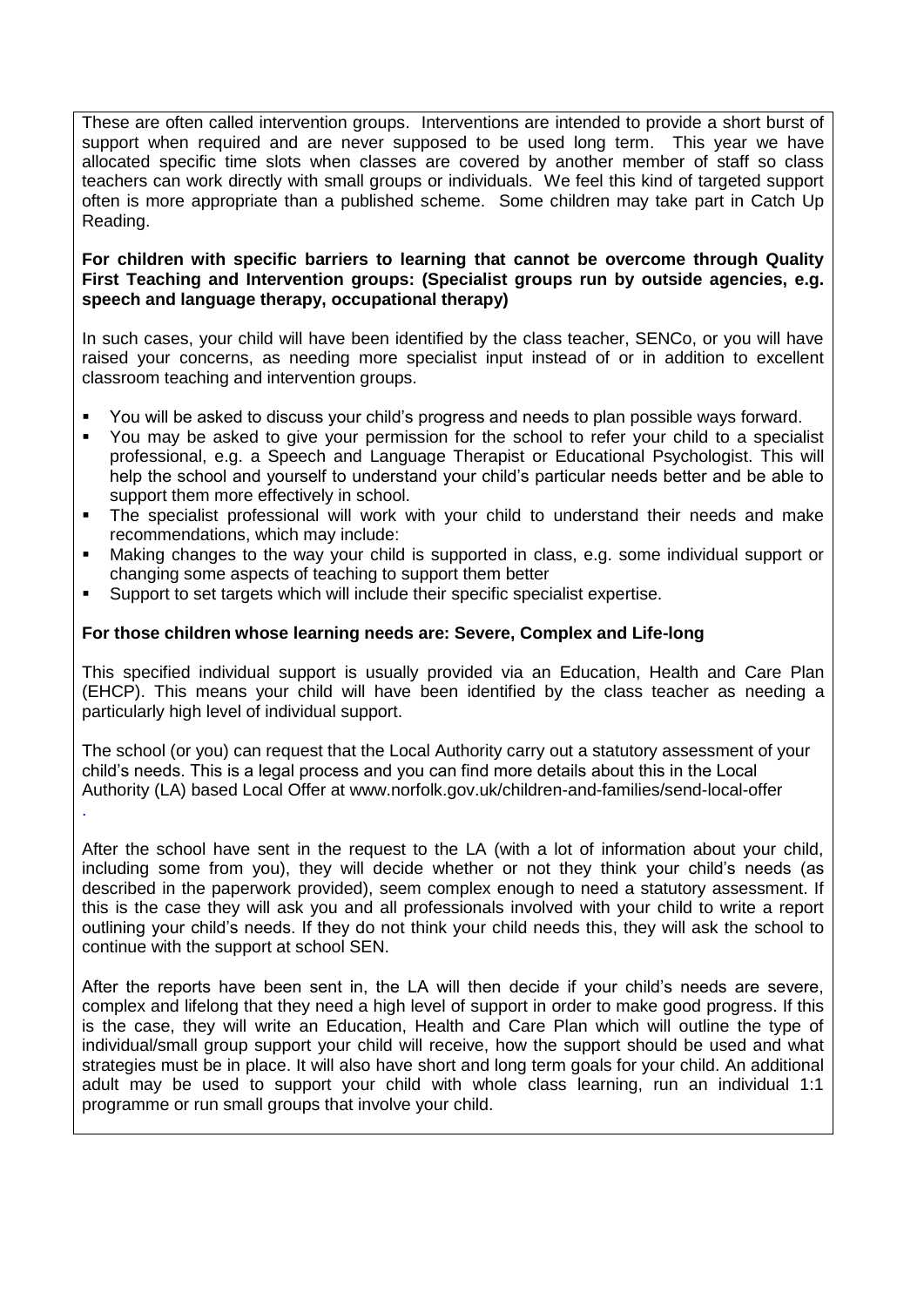# **How is this support funded?**

The school budget, received from Norfolk LA, includes money for supporting children with SEND.

The amount allocated to Alburgh with Denton Primary School for 2021/22 totals £11,475

We ensure that all children who have special educational needs are met to the best of the school's ability with the funds available. We have a team of teaching assistants who are funded from the SEN budget and deliver programmes designed to meet groups of children's needs. The budget is allocated on a needs basis. The children who have the most complex needs are given the most support, often involving an additional adult.

### **How will we measure the progress of your child in school?**

Your child's progress is continually monitored by his/her class teacher. There are two parents' evenings usually held in October and March, and an end of year report goes home in July.

As a school we track progress from entry through to Year 6 using a variety of measures including Early Years Development Stages, Baseline Assessment, Assertive Mentoring grids and Reading/Spelling ages. We may also monitor the children's confidence, self-esteem and social skills; which are linked to the schools' learning behaviours.

Please be aware that National Curriculum levels are no longer part of the 2014 National Curriculum and that it is now the responsibility of each individual school to develop their own system for assessment. Alburgh with Denton Primary use Pupil Asset to ensure children's progress is carefully tracked.

The progress of children with an EHC Plan is formally reviewed at an Annual Review with all adults involved with the child's education.

The SENCo will also check that your child is making good progress within any individual work and in any group that they take part in.

Pupils who are not making expected progress are identified through termly pupil progress meetings, which involve the Head teacher, SENCo and any other staff who have supported the child. In this meeting a discussion takes place concerning why individual children are experiencing difficulty and what further support can be given to aid their progression.

Provision Maps are created each term based on the on going assessment of need. Intervention is planned for 'all' children, not just those with SEND.

The school SENCo meets with the Governor responsible for SEND regularly to discuss progress and a report is provided.

### **How do I know if the support has had an impact?**

Monitoring progress is an integral part of teaching and leadership within Alburgh with Denton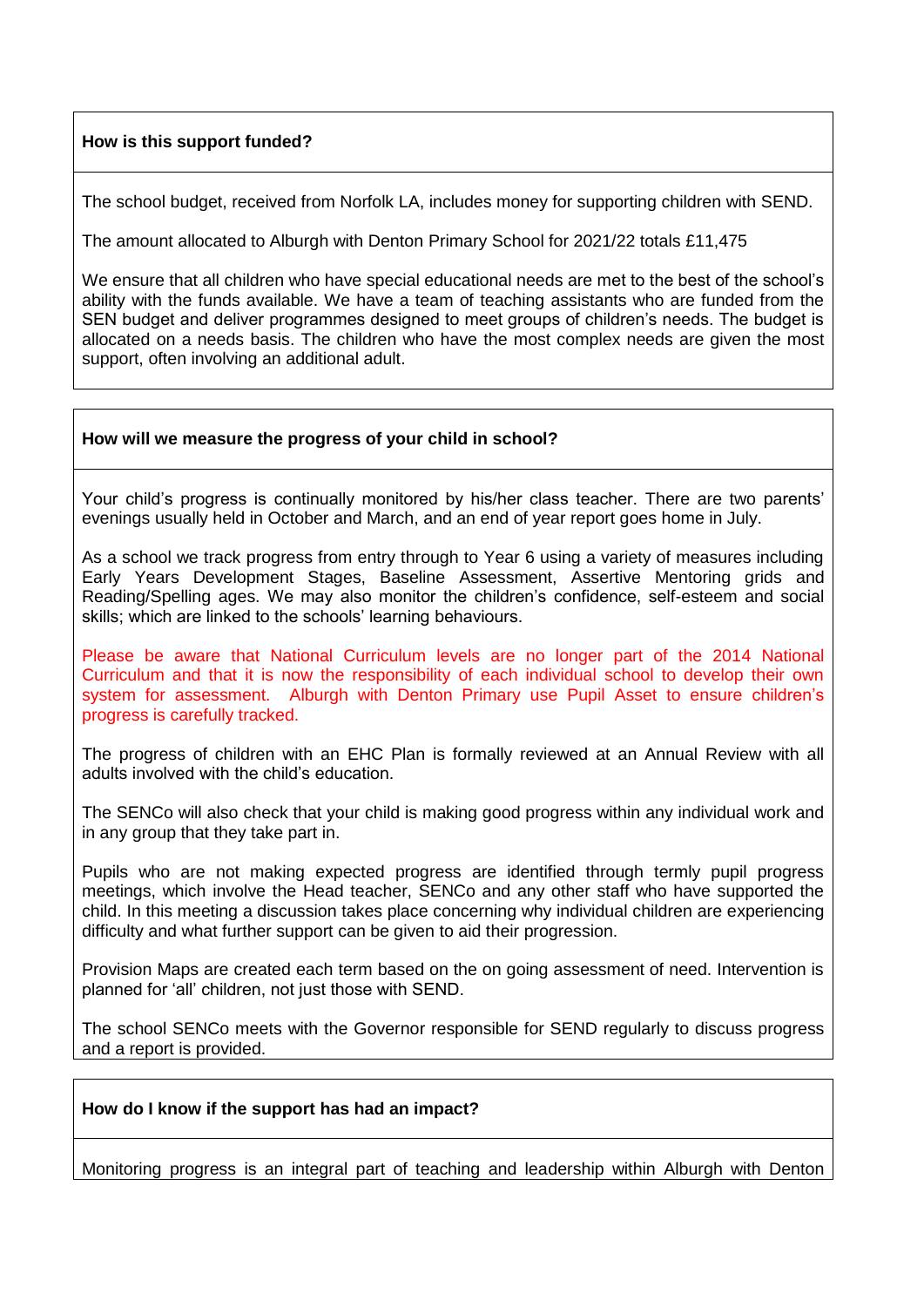C.E.V.C Primary School.

Parents/carers, pupils and staff are involved in reviewing the impact of interventions for learners with SEN. We follow the 'assess, plan, do, review' model and ensure that parents/carers and children are involved in each step. Before any additional provision is selected to help a child, the SENCo, Teacher, parent/carer and learner, agree what they expect to be different following this intervention. Where possible, a baseline will also be recorded, which can be used to compare the impact of the provision.

Children, Parents/carers and their Teaching and Support Staff, and the SENCo will be directly involved in the reviewing process. This review can be built in to the intervention itself, or it can be a formal meeting held at least once a term, where we all discuss progress and next steps. If a learner has an Education, Health and Care Plan (EHC Plan,) the same termly review conversations take place, but the Plan will be formally reviewed annually.

The SENCo collates the impact data of interventions to ensure that we are only using interventions that work.

Progress data of learners is collated by the whole school and monitored by Teachers, Senior Leaders and Governors. This is reported to Cluster Governors, the Local Authority and Ofsted.

Effectiveness can be measured in many ways, including the following:

- The children are successful in meeting targets (academic and social/emotional.)
- The child is making progress academically against national/age related expected levels and the gap is narrowing – they are catching up with their peers or expected age levels.
- Verbal feedback from the teacher, parent and pupil.
- Children may move off the SEN register when they have 'caught up' or made sufficient progress.

We offer an open door policy where parents/carers are welcome any time to make an appointment to meet with either the class teacher or SENCo and discuss pupil progress.

### **Other Opportunities for Learning/Inclusion: How does the school ensure that children with SEND are included in all activities at school, after school clubs and on school trips?**

All learners should have the same opportunity to access extra-curricular activities and School activities including residential visits. Access to after school clubs is provided as of right and individual support is organised where required. It is a requirement that any independent provider of after-school clubs must cater for pupils with SEND. School trips are accompanied by a high ratio of adults to children and more individualised support is arranged where necessary. A risk assessment is carried out prior to any off site activity.

At Alburgh with Denton C.E.V.C Primary School in 2021-22, we will be offering a range of additional clubs and activities. These are updated every term and are dependent on COVID restrictions.

We are committed to making reasonable adjustments to ensure participation for all, so please contact the school to discuss specific requirements. We also have access to a range of technology so all children can be included.

The 2010 Equality Act legislation places specific duties on schools, settings and providers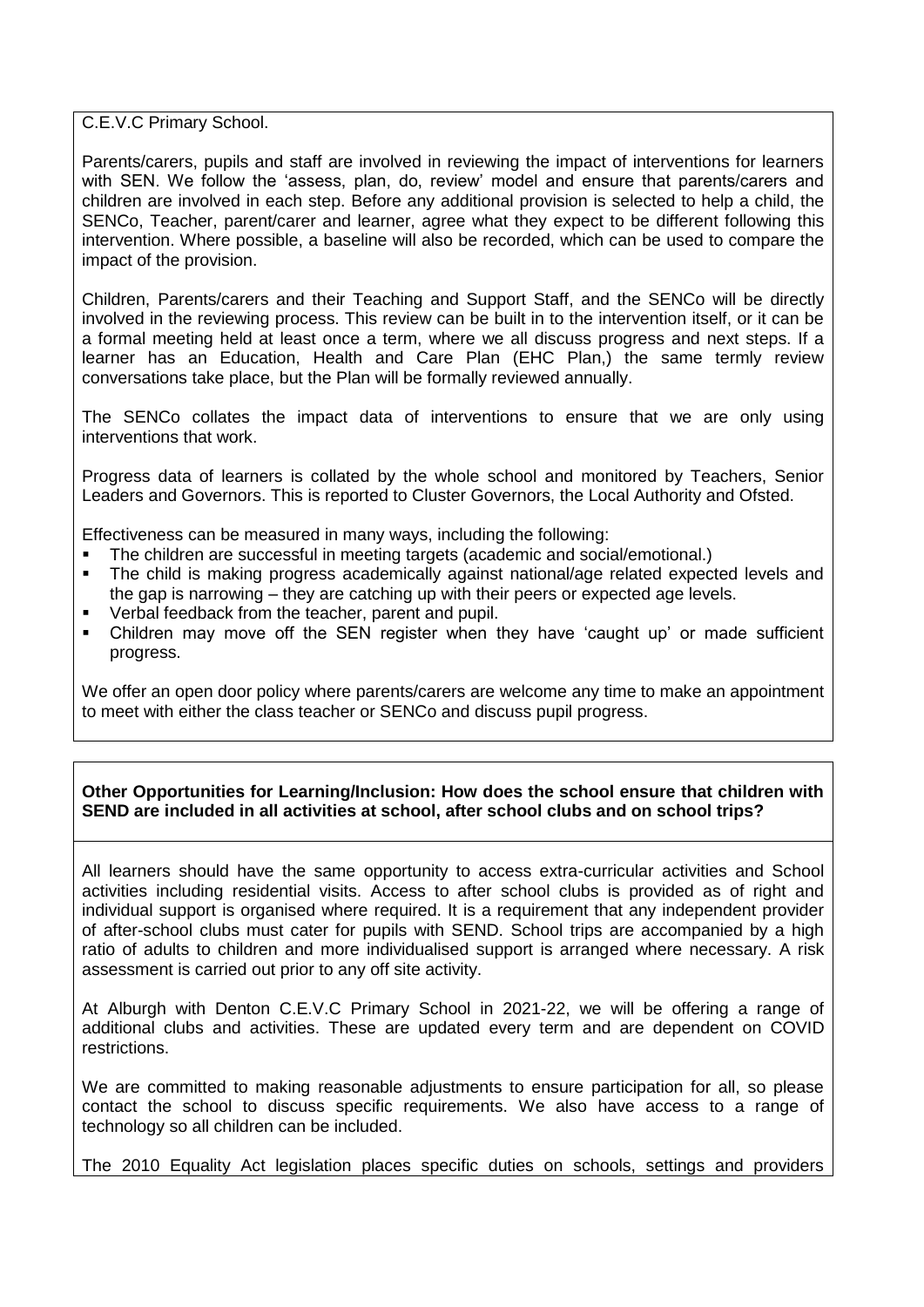including the duty not to discriminate, harass or victimise a child or adult linked to a protected characteristic defined in the Equality Act and to make ''reasonable adjustments.'

The Equality Act 2010 definition of disability is:

**"A person has a disability for the purposes of this Act if (s)he has a physical or mental impairment which has a substantial and long-term adverse effect on his/her ability to carry out normal day-to-day activities."**

Section 1 (1) Disability Discrimination Act 1995

This definition of disability in the Equality Act includes children with long term health conditions such as asthma diabetes, epilepsy and cancer. Children and young people with such conditions do not necessarily have SEN, but there is a significant overlap between disabled children and young people and those with SEN. Children and young people may therefore be covered by other SEN and disability legislation.

For more information about the Equality Act, the protected characteristics or duties on public bodies, go to www.gov.uk/guidance/equality-act-2010-guidance

# **Involving pupils and parents/carers in planning support**

Our SENCo oversees all support and progress of any child requiring additional support across the school.

The class teacher will oversee, plan and work with each child with SEND in the class to ensure that progress in every area is made. The class teacher will communicate with parents/carers regarding progress and provision.

There may be additional adults (Teaching Assistants) within each class/year group working with children either individually or as part of a group, if seen as necessary by the class teacher. The nature and regularity of these sessions will be explained to parents when the support starts.

Other forms of communication with parents/carers, and support include:

- Planning and review meetings (Pupil Progress meetings, annual reviews)
- Advice on how to support learning at home
- Regular contact between home and school, e.g. home/school book, ParentMail, weekly newsletters.
- Individual parent/teacher conversations, including two formal parent consultation evenings during the year
- Parent Support Advisor
- Referrals to the Educational Psychology service

# **Support and training for school staff**

We identify training needs and have a detailed training plan for teachers and support staff. Our SENCo, organises SEND training, calling on the services of specialist providers where appropriate.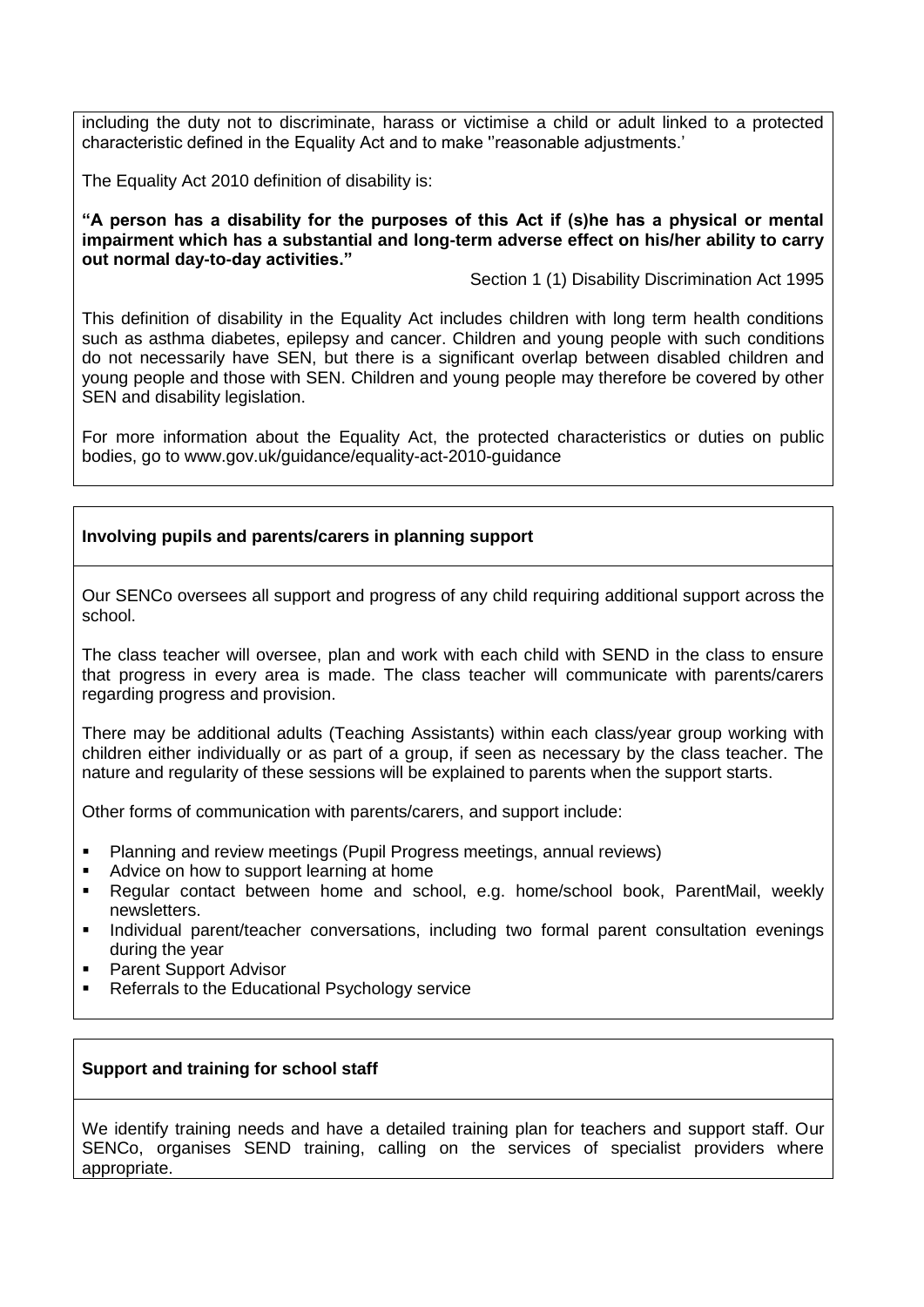Where appropriate, SENCos discuss and organise training opportunities. We also organise training from our Educational Psychologist.

NELI (Nuffield Early Language Intervention), Sound Discovery, Catch Up, Fresh Start and Lego therapy interventions require specialist training in order to be delivered effectively. Any staff leading these interventions have been appropriately trained either by experienced staff within the school or by an external provider.

# **What support and training for parents/carers are available?**

As a school we try to support parents with helping their children through various methods:

- Parent Support Advisor referrals.
- Parent Forums
- Open Days
- Maths Cafes
- Reading Cafes
- PE Cafes
- Making referrals to point 1
- Liasing with an Educational Psychologist
- SEN drop ins

# **What support is in place for improving children's emotional and social development and overall well being?**

We are an inclusive school and welcome diversity. All staff believe that high self-esteem is crucial to a child's well being. We have a caring, understanding team looking after our children. We care about the social and emotional well-being of each child in our care and take bullying very seriously. We teach anti-bullying as part of our PSHE curriculum. We have a member of staff that is a Mental Health Champion and another that is a Mental Health first-aider.

The class teacher has overall responsibility for the pastoral, medical and social care of each child in the class, therefore this is the parents' initial point of contact. If further support is required, the class teacher liaises with the SENCo for further advice and support. This may involve working alongside outside agencies such as Health practitioners. The school is also able to offer nurture provision and interventions such as 'circle of friends.' Most of these are delivered by our dedicated TA for Speech and Language and nurture support, who is located in the nurture hub. This is where any child can visit for support in social, emotional, well-being and mental health issues.

Every class has a Mental health and well-being display in their rooms where children can show staff how they are feeling, being able to receive support when needed. All classes also follow the Jigsaw PSHE curriculum which covers well-being and mental health, having a 'calm me' part of every lesson.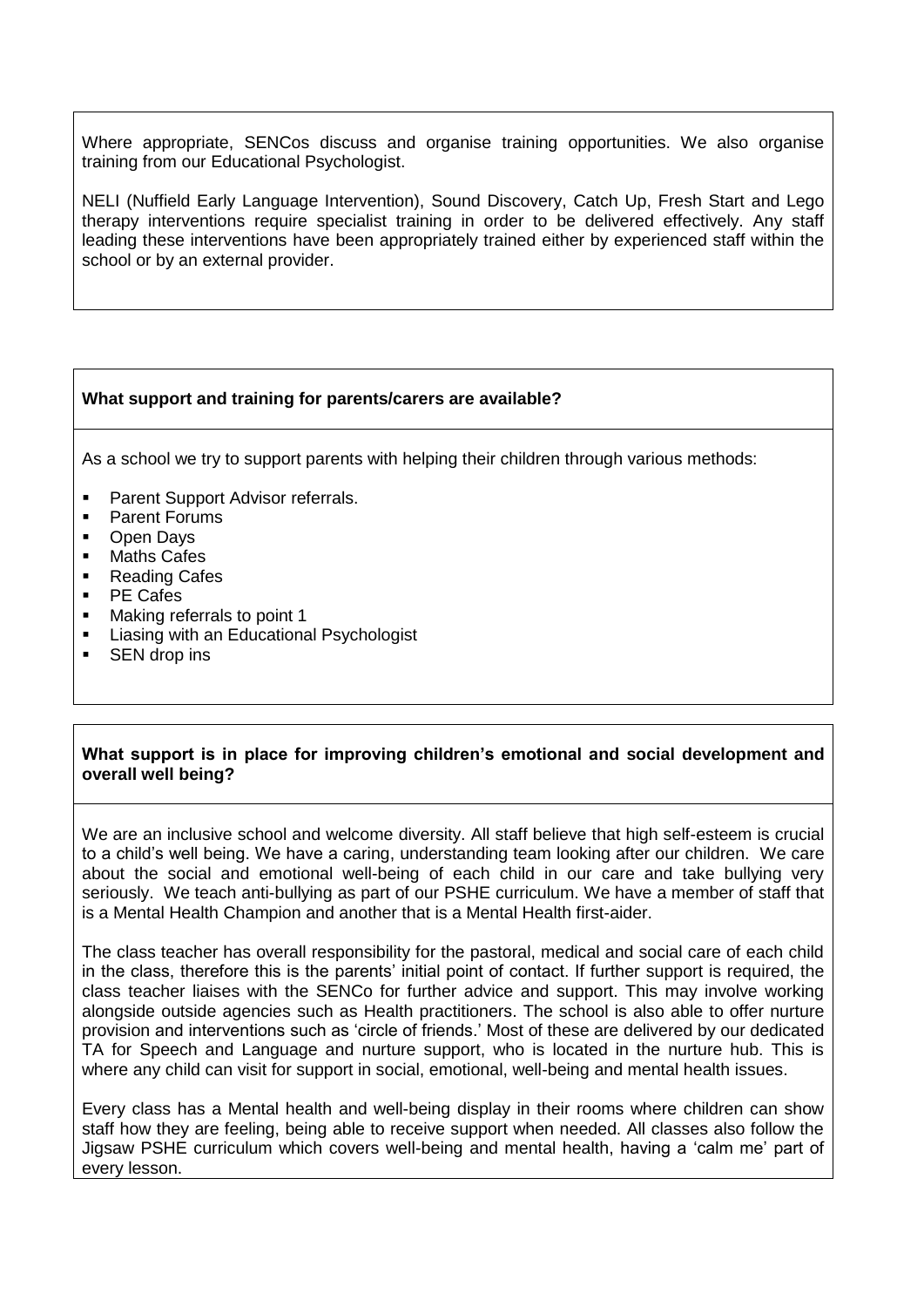Oaks class also have 8, hour long sessions in the Summer term from a life coach; to support their emotional and mental health.

# **How accessible is the school to learners/individuals with SEN or Disabilities?**

The school is fully accessible to pupils with SEND. The school is wheelchair accessible with a disabled toilet in the building. The school produces an accessibility plan to ensure that this provision is regularly monitored and planned for. This can be found by clicking on the link here. [https://docs.google.com/document/d/1g-ImPf7dXMMmgo\\_8zw9XiCUbP3wo-T5fuAWLbLl0Jb0](https://docs.google.com/document/d/1g-ImPf7dXMMmgo_8zw9XiCUbP3wo-T5fuAWLbLl0Jb0)

# **What support is there for behaviour, avoiding exclusion and increasing attendance?**

Good attendance is a very high priority in our school and as such, we do our best to inform parents regularly about their child's attendance and also to celebrate and reward those who attend well.

- Every term, parents will receive their child's attendance report which will clearly show attendance for the term and the academic year so far
- An 'attendance trophy' will be awarded to the class with the best attendance record each week
- The class which achieves the most trophies during the term will be rewarded with a nonuniform day at the end of the term

In addition, the following attendance awards will take place each term:

- Children with 100% attendance records for the term will receive a gold certificate and gold badge which is theirs for the term
- Children with 99% attendance records for the term will receive a silver certificate and silver badge which is theirs for the term
- Children with 98% attendance records for the term will receive a bronze certificate
- We also have an 'attendance goodie box' with pencils, rulers, rubbers, notebooks etc, all with an 'attendance theme'! Any child with a record of 98% or above will be able to choose an item from this box to keep.

Children who are awarded badges will, hopefully, wear them with pride for the following term. They will then be returned, unless of course, they earn another one!

At the end of the academic year, any child who has an attendance record of 100% for the entire year will be presented with a specially engraved trophy which is theirs to keep.

We are all very excited about these initiatives and we hope they help to encourage good attendance, resulting in good progress, for all our children.

Where attendance is becoming a concern:

Parents are encouraged to discuss attendance issues with the Headteacher.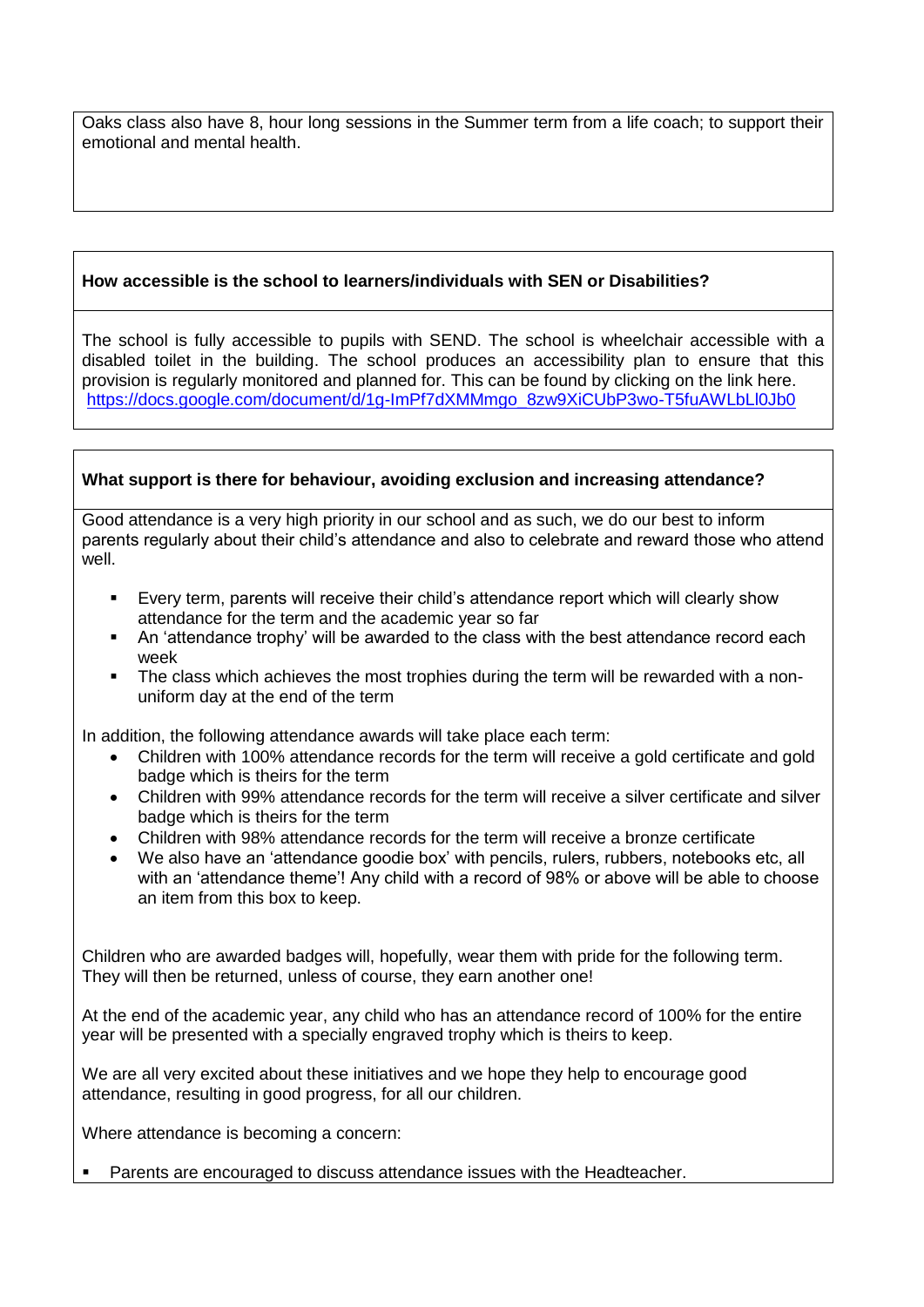Attendance letters are sent to parents/carers of those pupils with attendance issues. Support is requested from the local authority attendance team when necessary

# **What preparations are made for pupils' next steps?**

We recognise that 'moving on' can be difficult for a child with SEN and are committed to working in partnership with children, families and other providers to ensure that any transition is as smooth as possible.

# **Pre-school transition:**

- Initial contact is made with the setting previously attended and with the parents, as soon as we are notified that a pupil is transferring into our school.
- A new parents' evening is also held in the Summer Term where new parents get to meet key staff.
- Our Reception Teacher has good links with our Pre-school and Pre-school children get many opportunities to visit the school before starting.
- For Pre-school pupils, home visits are conducted early in September in order to discuss the transition and any related concerns.

# **If your child is moving to another school:**

- We will contact the new school's SENCo and ensure he/she knows about any special arrangements or support that needs to be made for your child.
- We will make sure that all records about your child are passed on as soon as possible.

# **When moving classes in school:**

- Information will be passed on to the new class teacher in advance and a planning meeting will take place with the new teacher. All records will be shared with the new teacher.
- Children will have opportunities to meet their class teacher and undertake a 'transition day' to work within their new class in the Summer Term prior to transition.

### **In Year 6:**

- The SENCo and Year 6 staff will meet with the High School SENCo/representatives to discuss the specific needs of your child and what provision needs to be made.
- Where possible your child will visit their new school on several occasions and in some cases staff from the new school will visit your child in this school.
- When children are preparing to leave us for Archbishop Sancroft High School or Bungay High School, a series of transition opportunities are organised as part of the transition process throughout the year, i.e. Science days, as well as the more formal 'transition day' at the end of the Summer Term.
- At our main 'feeder' High School, Archbishop Sancroft High School, they facilitate additional opportunities specifically targeted at the more vulnerable pupils.

# **Parental/Carer Voice.**